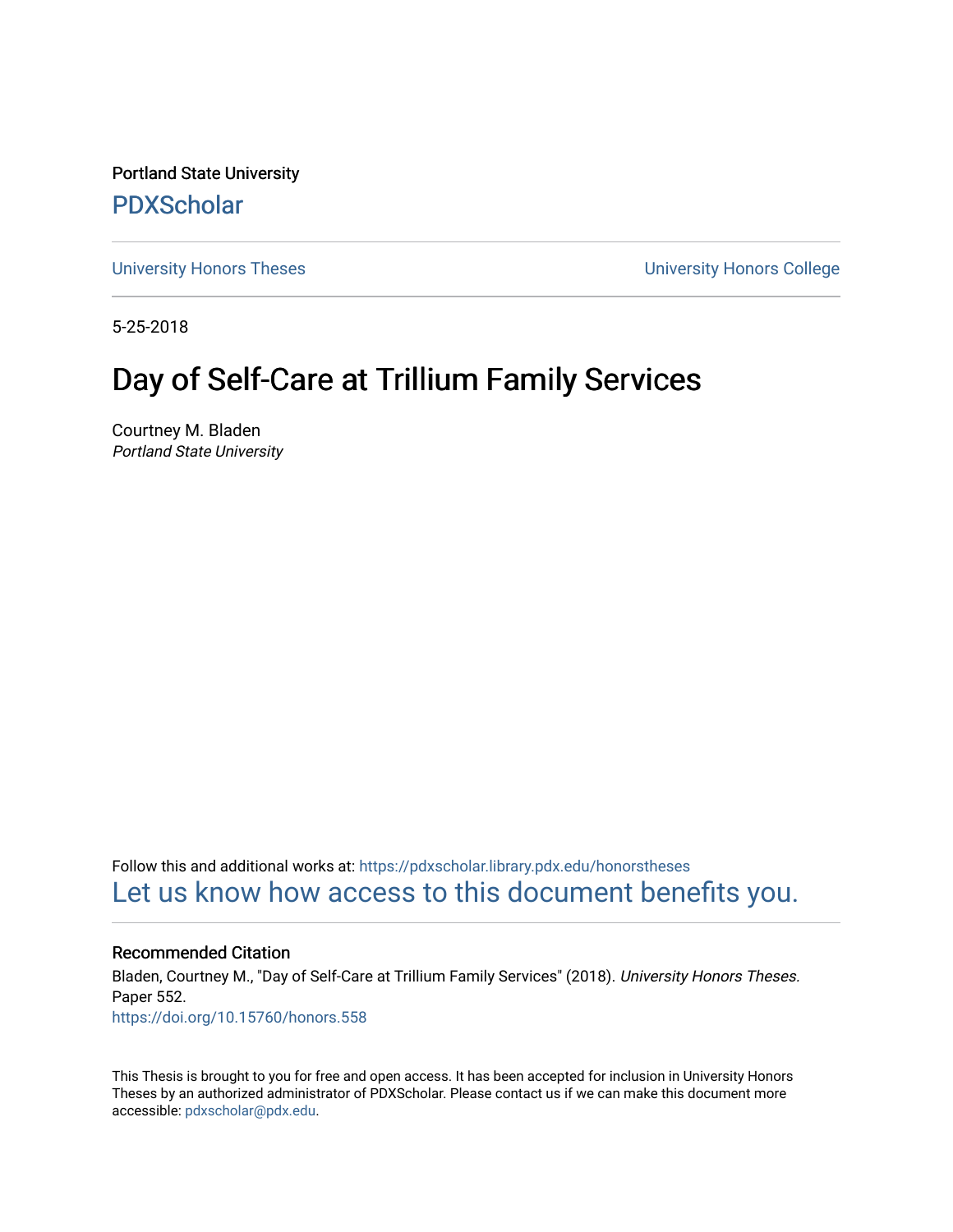Day of Self-Care at Trillium Family Services

Courtney M Bladen

An undergraduate honors thesis submitted in partial fulfillment of the

requirement for the degree of

Bachelor of Science

In

University Honors

And

Psychology

Thesis Adviser: Sandy Boyle

Portland State University

2018

Author's Note

Special thanks to Shanin Engman for the hands-on guidance in organizing and executing

this event.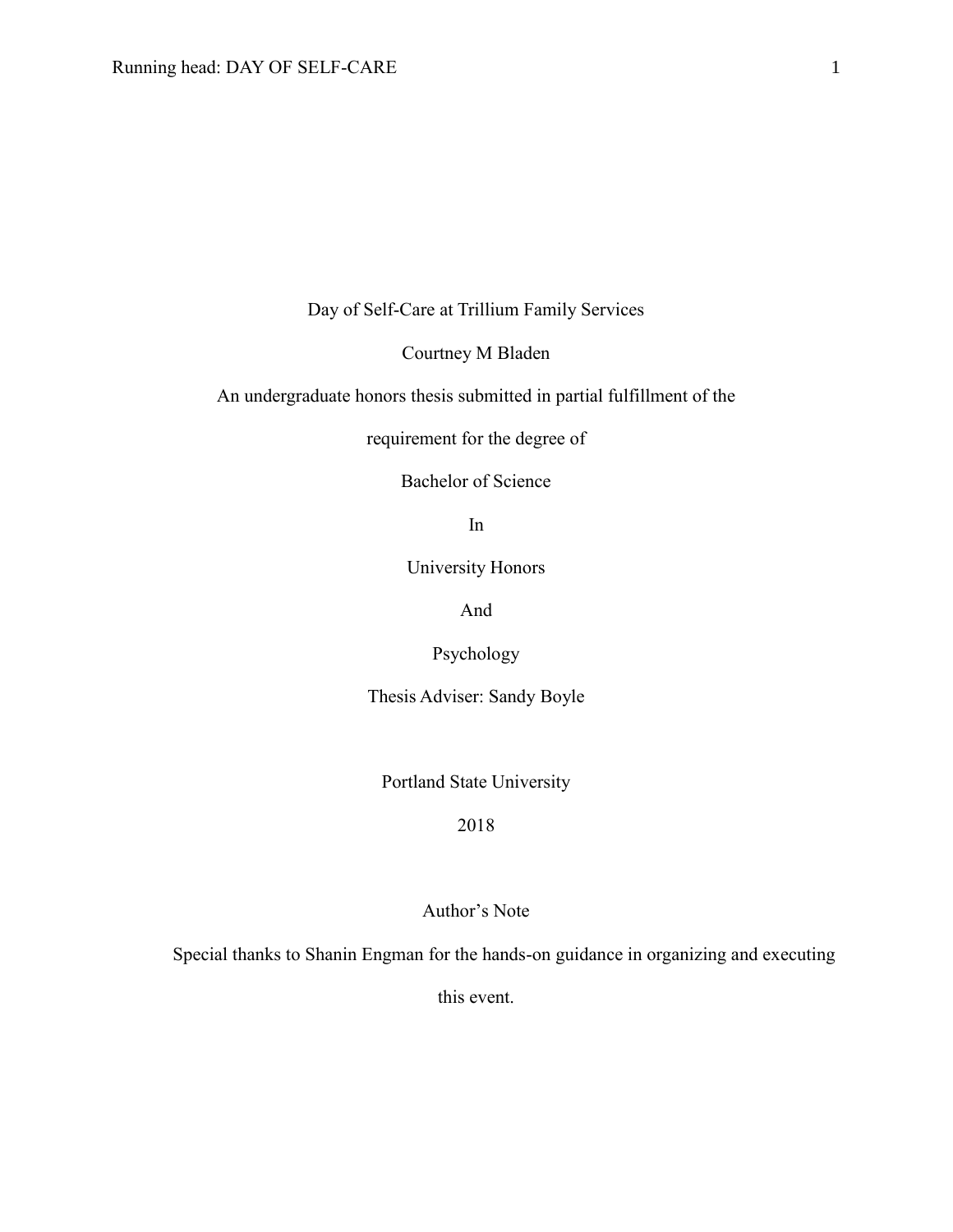#### Abstract

This paper is the documentation of the planning, execution, and reflection of the event Day of Self-Care at Trillium Family Services Parry Center. Self-care is a tool used by many people to make sure they are taking care of themselves mentally and physically. Before the actual event, I researched self-care and different ideas that could be done at the event. This research included journal articles, volunteering, exploring my own self-care, and collaborating with staff at Trillium. When planning the event, we relied on donations from the community for supplies that were required, making sure that we followed the quarterly timeline, and that the stations were appropriate for the in-patient clients. This event was put on so that the kids at the Parry Center could expand their view of self-care and gain tools to put in their toolbox for when they get discharged. Self-care tools at the event included journal decorating, healing scent bracelet making, vision board making, nail painting, and makeup/face painting. This event ending up being extremely successful with the kids giving the event amazing ratings, suggestions for future events, and requests that the event occur more often.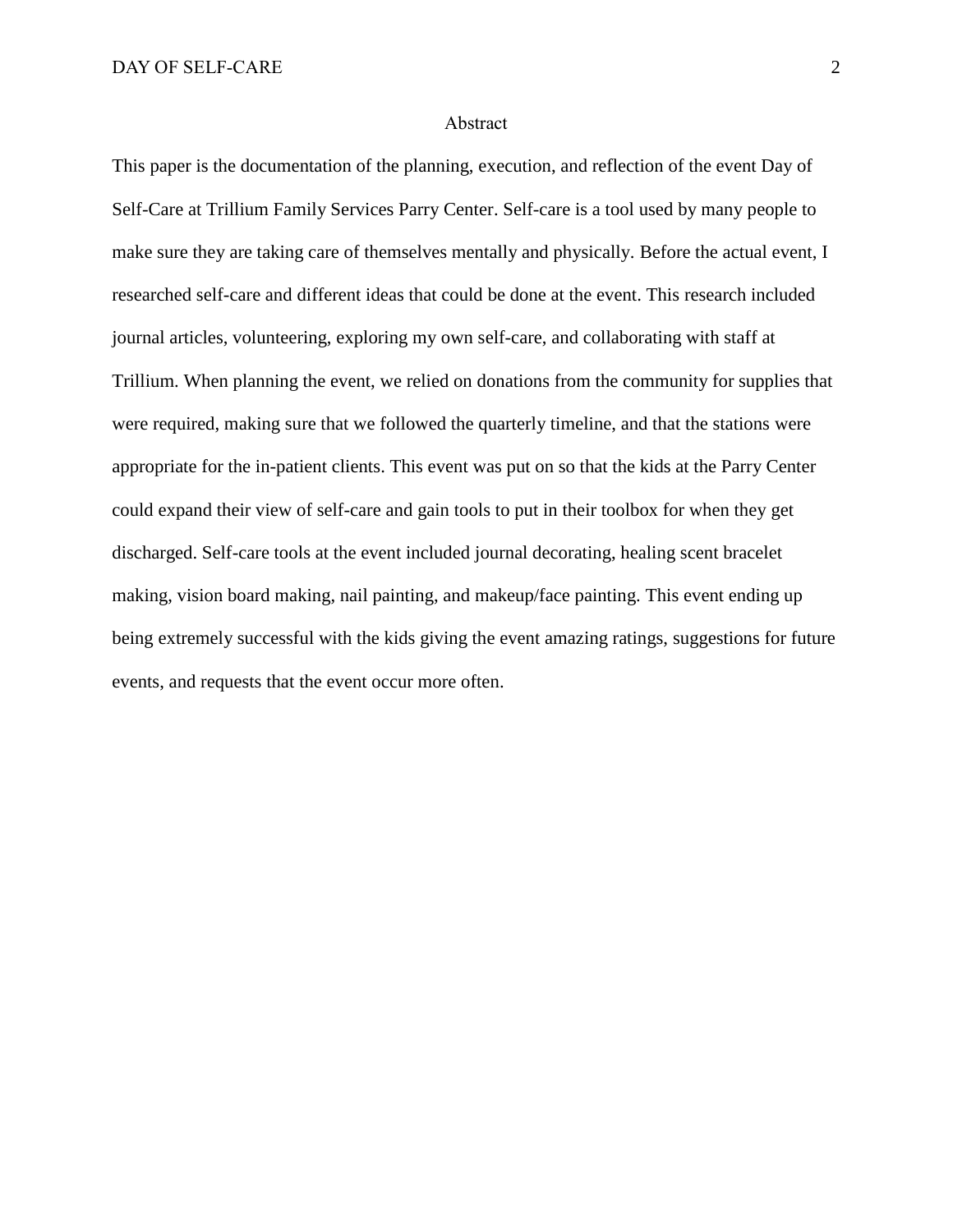#### Day of Self-Care at Trillium Family Services

Self-care is a common tool to make sure that you are taking care of yourself both mentally and physically. Self-care at Trillium Family services follows the Sanctuary Model. The Sanctuary Model has the mission to "teach individuals and organizations the necessary skills for creating and sustaining nonviolent lives and nonviolent systems and to keep believing in the unexplored possibilities of peace and well-being for all of humanity" (Bloom, 2017). The Sanctuary Model has ten main pillars to accomplish its mission: visibility and empowerment, empathy, nonviolence, emotional intelligence, inquiry and social learning, equity and inclusion, democracy, open communication, social responsibility, lastly, growth and change (Bloom, 2017). These pillars work to change the stigma around mental health so that when adolescents leave Trillium they leave with tools to take care of themselves in a society where mental health is not a top value.

Trillium regularly reviews critical incident data, and since The Sanctuary Model implementation began, The Trillium Family Services Children's Farm Home Campus in Corvallis has seen significant improvements. There has been a 72% decrease in seclusion and restraints used (Vandergon, 2017, slide 6). This is an important factor when considering the Sanctuary environment because it means less trauma for the kids if they have to spend less time in restraints. But it also means less trauma for caregivers as they won't have to use restraints as often. Another statistic from the Children's Farm Home Campus is that peer to peer physical aggression decreased by 75% after the implementation of the Sanctuary Model (Vandergon, 2017, slide 9). This statistic means that the children in the residential treatment program are not hurting each other. It would be tough to try to work on your own health if you are afraid that your peers are going to harm you.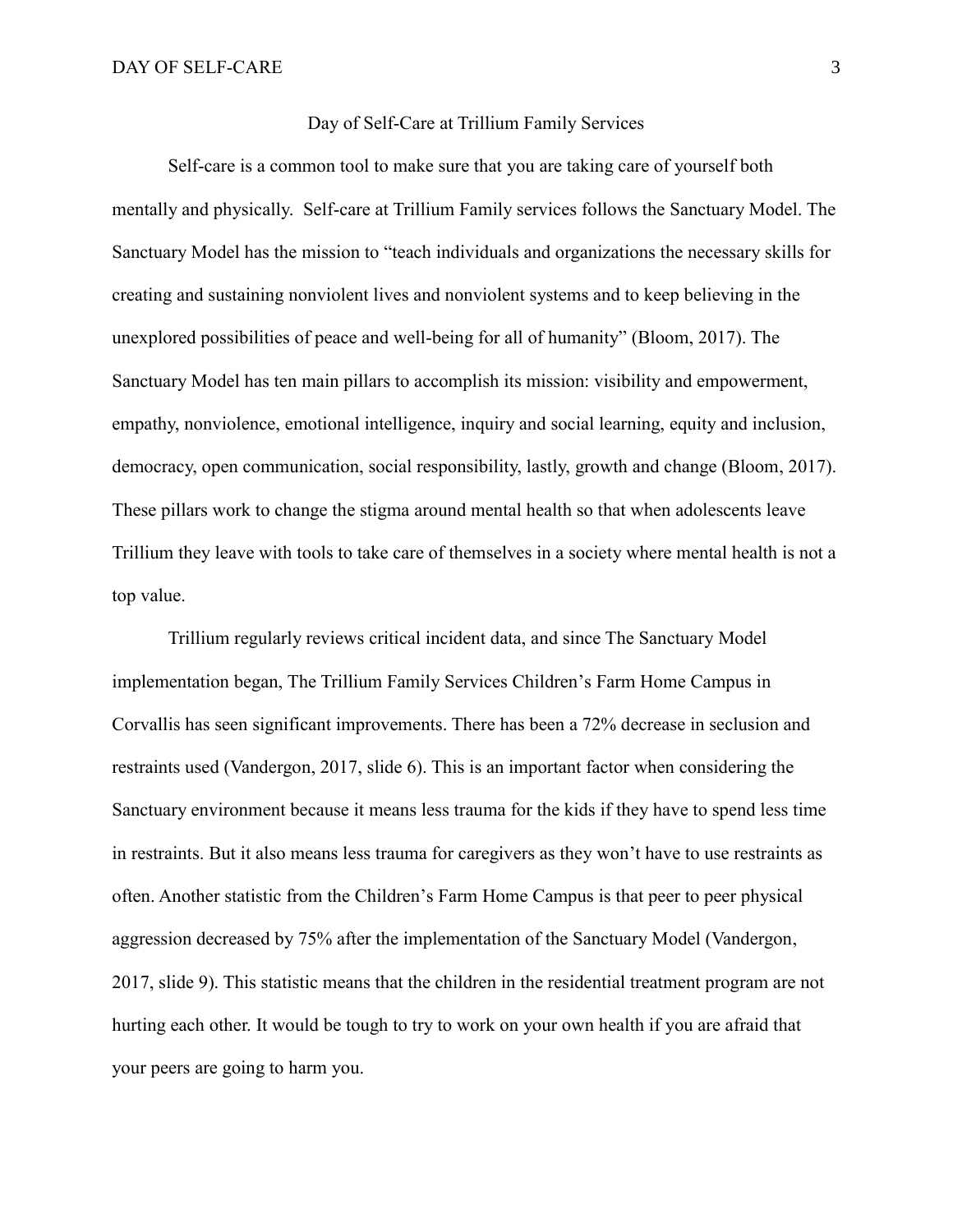Day of Self-Care is an ongoing project at the Parry Center Campus and is done quarterly. The event has the goal to provide the kids with ideas for self-care that they can complete outside of the facility when they go home. Previous events have had stations such as healing scent bracelet making, knitting, nail painting, art, and affirmation cards. The event discussed in the paper had the five stations: journal decorating, healing scent bracelet making, vision board making, nail painting, and makeup/face painting. This was my work to work with the existing model of self-care day and use research to improve the stations and ideas provided.

#### **Stations**

#### **Journaling**

Steve Colori (2015) wrote a first-person account of how journaling helped him with his diagnosis and experience of Schizophrenia. He discussed journaling as giving him a sense of liberation as well as functionality because he could clear his mind and write his thoughts on paper, but also work through his traumatic experiences when writing (Colori, 2015). Colori (2015) stated, "I also write social insights which gave me a better sense of how to interact, precepts for life, insights into finding better ways to think and communicate, and most importantly I use my journal to identify the things I am afraid of" (p. 2). This was an important part of his article because it illustrated the many uses that journaling can have, and the tremendous effect it can have on an individual.

Mark Stone (1998) writes about a few of his clients and their experiences with journaling. He speaks to the many different formats that journaling can take. For example, one client wrote letters while another used journaling as planning (Stone, 1998). While Stone didn't require his clients to journal, he stated that each them found journaling as a "useful tool" within their therapy (1998, p. 541). Most of all they found that journaling provided a quiet time for them to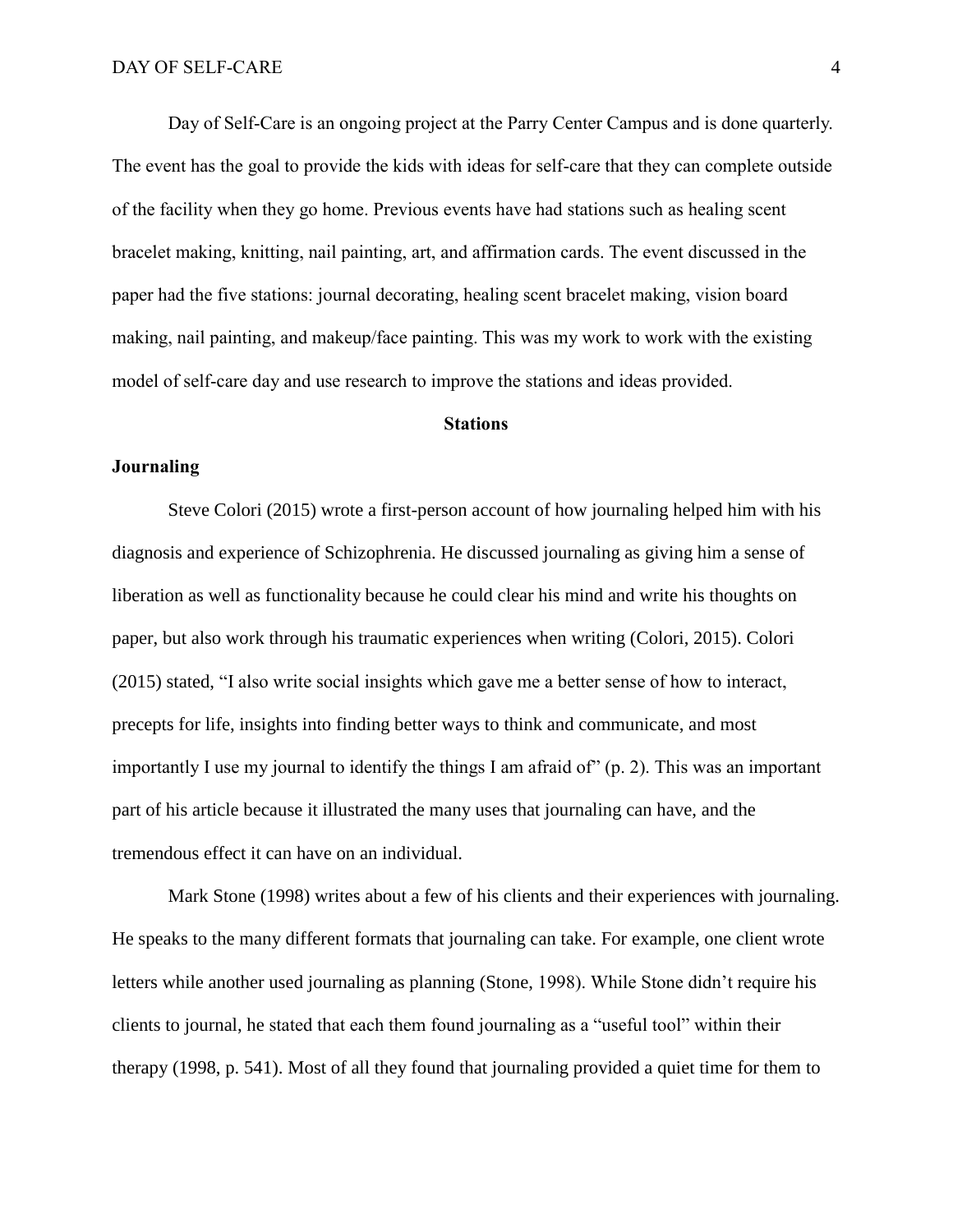reflect and work through their issues in life (Stone 1998). An interesting idea that Stone makes is his emphasis on the fact that the journal is the client's property and they should not be required to share every detail or show it to the therapist (1998).

Journaling is an activity that the residents at Parry Center partake in often. To enhance their experience in journaling, one of the stations during the Day of Self-Care is going to be journal decorating. This will help the residents understand that the journal they are writing in is theirs and if they enjoy what it looks like maybe they will enjoy journaling and continue with it as self-care when they are discharged.

#### **Aromatherapy**

Aromatherapy is something that has become popular for the variety of ways that essential oils can help an individual. Brian Cook and Edzard Ernst (2000) found that an aromatherapy massage is helpful in reducing anxiety but not enough to be prescribed as a treatment for anxiety. This helps to understand it can be seen that use of essential oils will help an individual but not enough to warrant a treatment plan. This means that it is perfect for self-care. People can use it how they need it. Diego et al. stated, "Aroma molecules have direct effects on human behavior and physiology ranging from activation of memories to changes in mood or emotional states" (2001, p.217-218). This means that people will react and respond to the scents that they are smelling such as essential oils. In the study done by Diego et al. they found that Lavender and Rosemary's essential oils reduced the anxiety of the participants and that lavender had the effect increasing the participants' moods (2001). From this finding, we can see the beneficial effects that essential oils and scents have on individuals.

To connect this idea of aromatherapy to Day of Self-Care there will be a station for healing scent bracelet making. This will be a station for the kids to do something creative and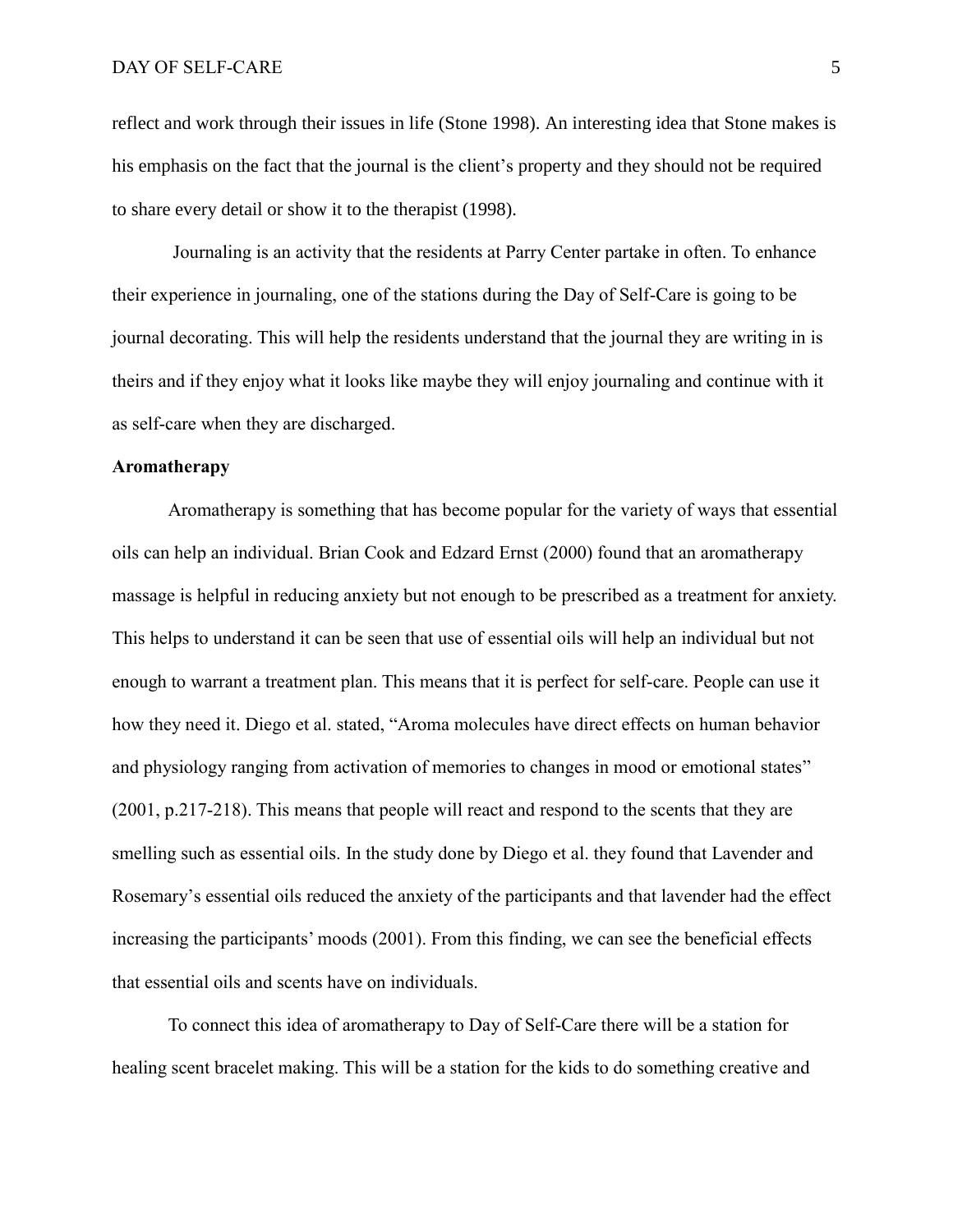#### DAY OF SELF-CARE 6

keep their hands busy. They will be able to use several different essential oils to scent their bracelet for the effects that they would like. This is a station where they will get to keep the item that they create so that the self-care of the oil can go with them. This bracelet will also serve as a reminder to practice self-care when they need to.

#### **Vision Boards**

Visualization is a powerful tool in which an individual envisions actions or outcomes that they would like to accomplish. This has been a tool that Olympic athletes have used for decades to help them perform better in competition. Robert Weinberg (2008) defines imagery as "using all the senses (or at least all senses that are appropriate) to create or re-create an experience in the mind" (Definition of Imagery section, para. 1). In Ungerleider and Golding (1991) they described the idea of visualization as a "psyching up…that provides an over-all arousal for more optimal performance" (p. 1008). This is important to understand because athletes need to have their muscles ready to go in order to be at peak performance. Another finding from Ungerleider and Golding (1991) is the potential recommendation from medical providers for visualization when there are physical limitations. This can help athletes train when they can't physically train the way they want to. At Trillium kids could work on the ways they want to act or things they would like to accomplish in the future even if they can't actually do it yet. Weinberg (2008) found through his literature review that there is a hypothesis that self-efficacy can be enhanced by accomplished tasks and that imagery can help do this. This is important to understand fully because increased self-confidence is important for kids at Trillium. If visualization and imagery could help with this, then maybe a vision board would be helpful in their therapy. Through the literature review done by Weinberg, it was concluded that imagery had a positive effect on the performance of the athletes. (2008).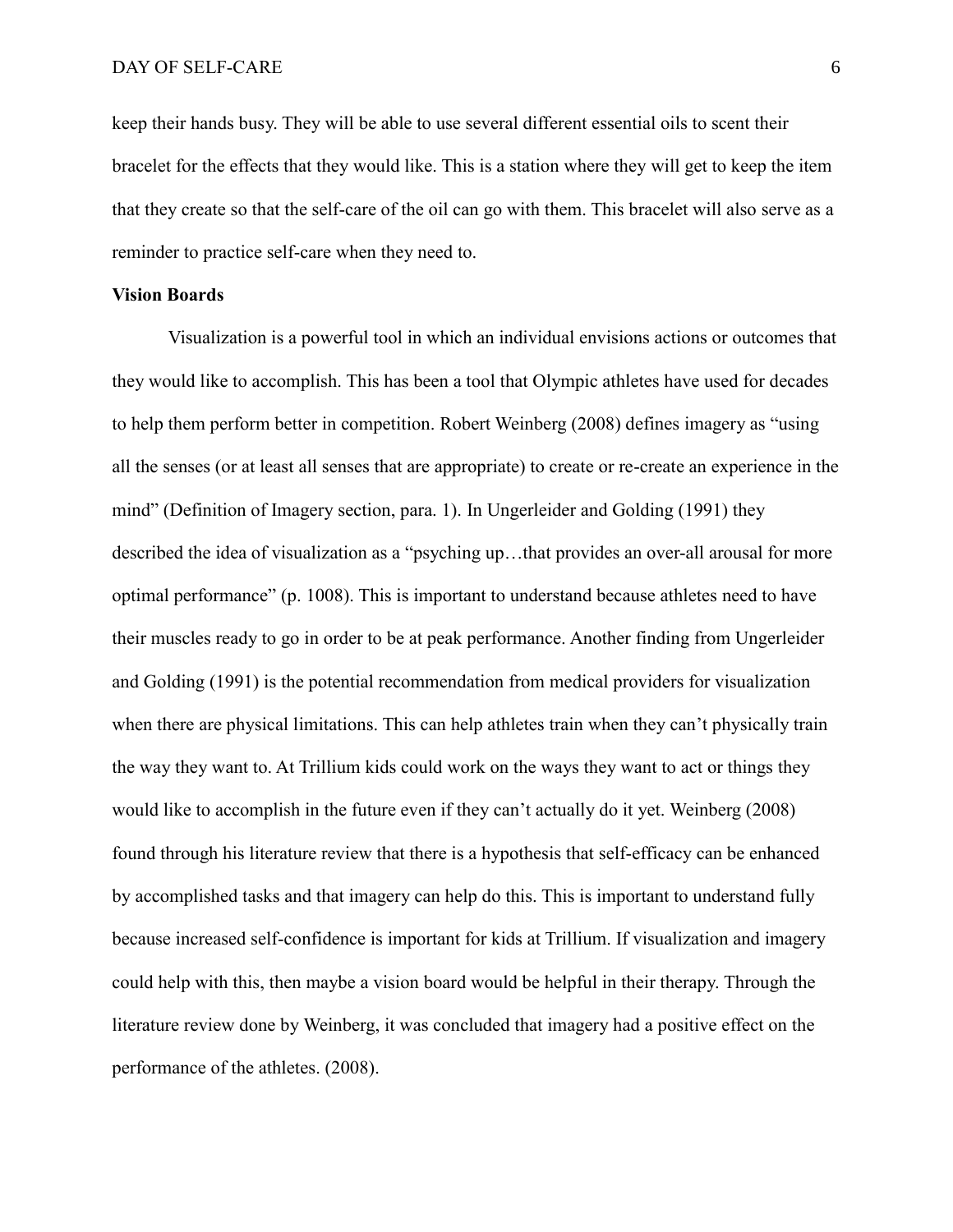To apply this idea to the Parry Center, I decided to have a station of vision boards that the kids had an option of making. This is something that they would be able to hang-up in their units and see every day. This important to visualization because of the repeated exposure and repeated visualization of what they want to accomplish. This would be a very attractive activity because it is a station that involves putting something together that kids can take back to their unit as opposed to just an activity they do.

#### **Nail Painting and Makeup/Face Painting**

I chose to have nail painting as one of the stations at Day of Self-Care based on my own Self-Care Plan (see Appendix 1). I enjoy nail painting as a part of my own self-care because it allows me to not only do something creative but it gives me time to myself. Usually, when I paint my nails I create flowers or try different techniques such as water marbling. All of this gives me a small creative outlet that I get to wear for the next week or so. I get to spend however long it takes me to paint my nails focusing on the task, rather than any of the stressors in my life. Nail painting also requires time for the polish to dry. This means for about an hour after my paint my nails, I can't do much except to relax. This is probably the best part because I am always doing something, so relaxing is an incredibly important piece to my self-care. The kids at Parry Center have liked this station in the past, so I wanted to make sure that I did keep it in this event as well. The kids should know that spending time doing something creative and fun is a completely legitimate tool to have in their toolkit.

Another station inspired by my Self-Care Plan is the makeup/face painting station. To me, makeup is part of each day that I get to completely focus on myself. Usually, it takes about 20 minutes for me to do my makeup and smile at myself in the mirror. My makeup helps me have the self-confidence that I do. If I think I look good, I feel good; If I feel good, I look good. I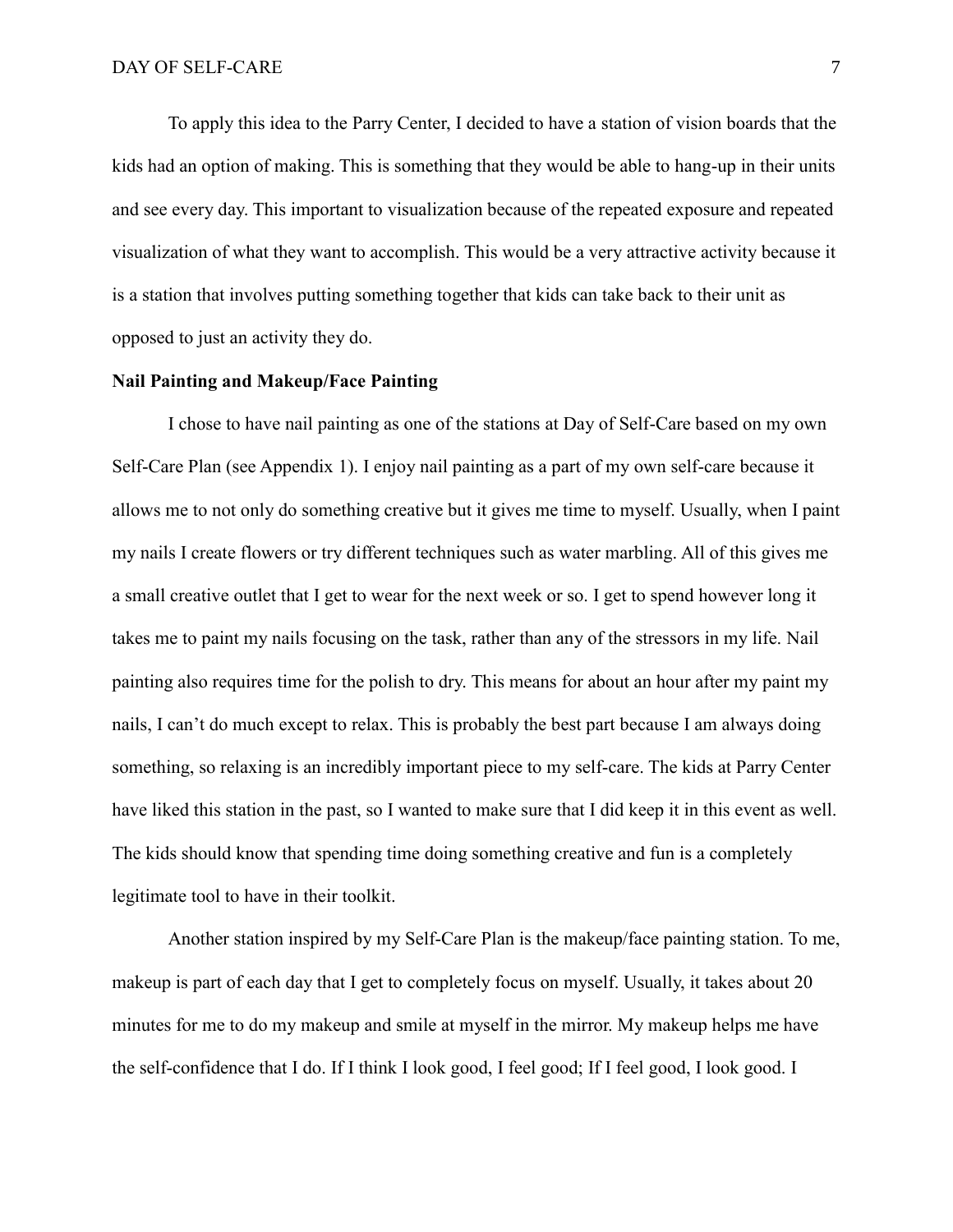wanted to show this to the kids at Trillium because I noticed a lot of the girls were doing their makeup and I wanted them to understand that makeup could be a part of their own self-care. This station will also have face painting because makeup is usually something that girls do, and I wanted to make sure that all stations are accessible to every kid.

#### **Reflection and Next Steps**

To help with the reflection and the understanding of whether or not this project was a success I handed out anonymous and optional comment cards (see appendix.) The answers from these comment cards told me that the favorite station was the makeup and face painting station (see Figure 1). This was followed by the nail painting station. This was eye-opening to see because these are things that were inspired by my own self-care routine and I am glad that others saw the benefits from something simple like doing their nails. Another interesting thing from the comment cards was the kids absolutely loved the event. From these responses, on a scale of one to five (one being low and five being high), five was the average score. The kids were so passionate about this event that they even gave advice for the next event. Advice such as acquiring real makeup brushes, to try charcoal art, and to do something active. This idea of charcoal art is amazing because it forces the artist to make a mistake and fix it to end up with a beautiful piece. Doing something active was also an interesting idea for self-care because it allows each person to invest time into themselves and help them become healthier individuals. Potentially next time I would offer a station for yoga or a mindfulness walk around the campus.

The most meaningful part of this event was the chance to provide a safe space to talk to the kids about anything that they wanted to talk about. We talked about self-harm, confidence levels, and their families. It was awesome to see the genuine emotions come across the faces of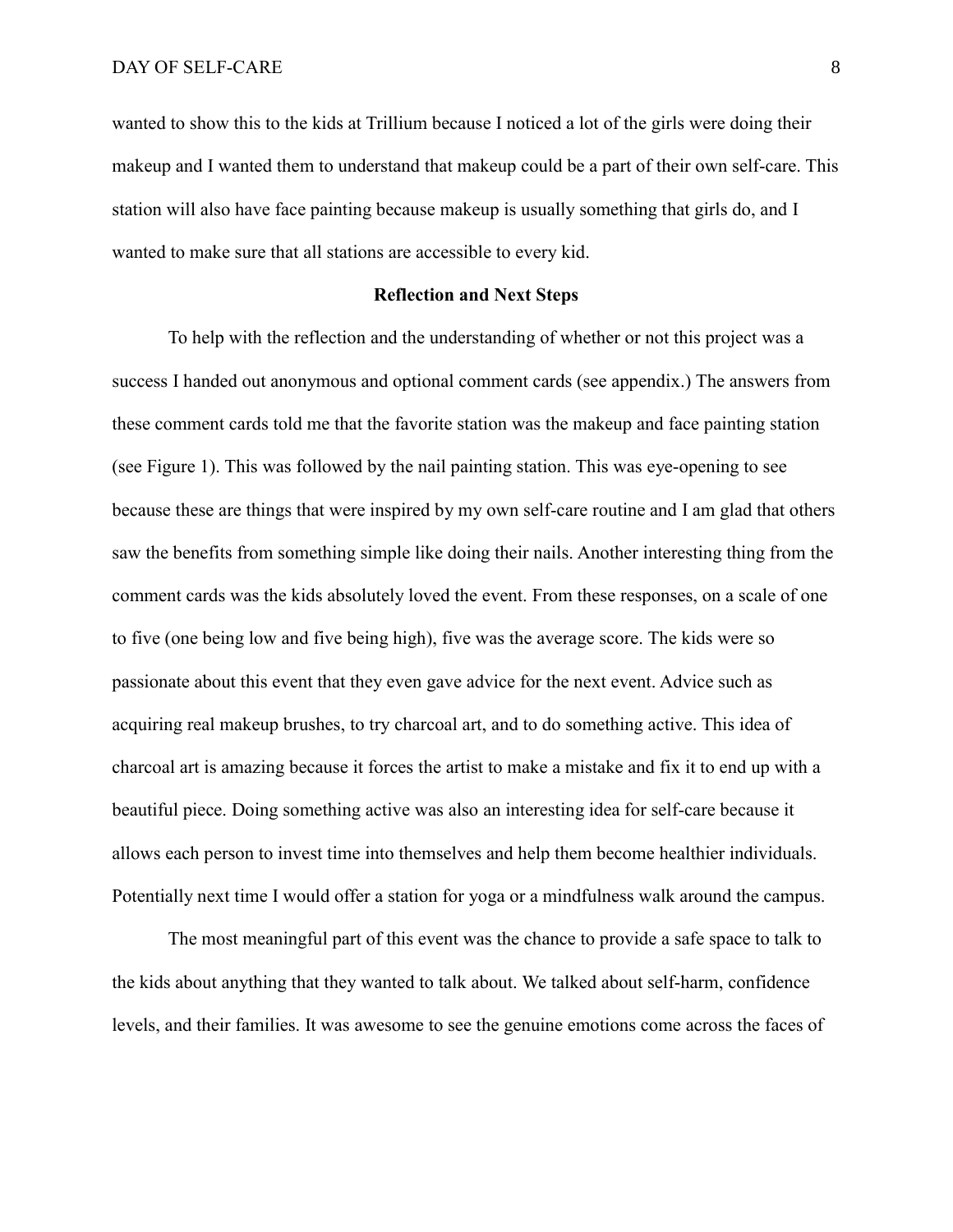all of the kids. Whether they were happy or curious or upset, it was a safe place for them to explore the different activities and all of the feelings they had inside of them.

Since the Day of Self-Care in February 2018, it has been moved from a quarterly event to a monthly event provided that enough volunteers are able to come in. Another impact I would like to see (if it is not already there) would be for the kids to create their own self-care plan and have access to the self-care techniques as long as it is feasible and appropriate for Trillium to provide that access. I think this is an important aspect for the kids because if they don't get to integrate self-care in lives during their stay at Trillium how will they be able to integrate it in their daily lives when they leave? Lastly, I want this paper to show the importance that self-care plays in each person's life so that they can think about it and incorporate it into their own daily lives.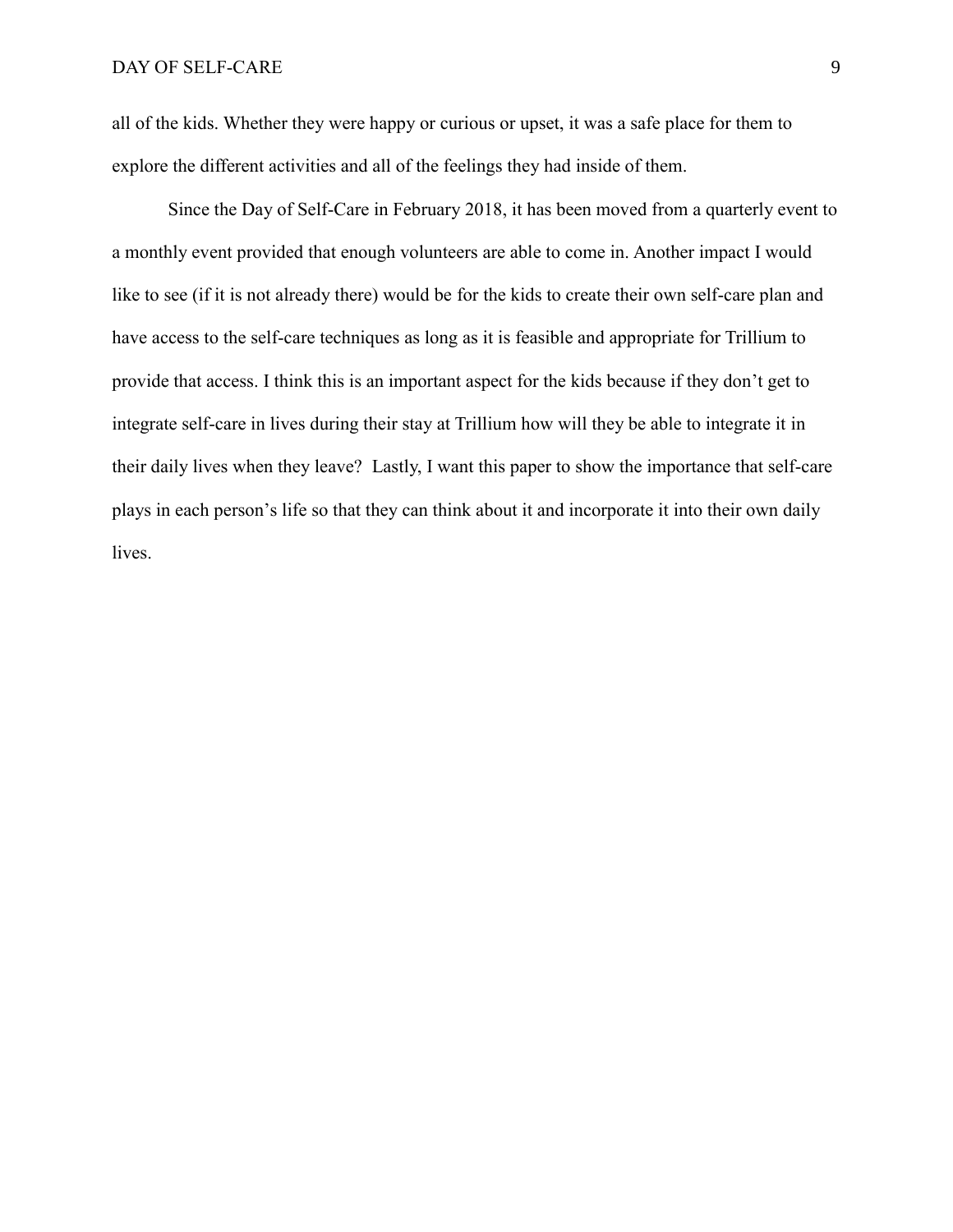#### References

Bloom, Sandra L. (2017). The Sanctuary Model. Retrieved from: http://sanctuaryweb.com/.

Colori, S. (2018). Journaling as Therapy. *Schizophrenia Bulletin, 44*(2), 226-228.

- Cooke, B., & Ernst, E. (2000). Aromatherapy: A systematic review. *The British Journal of General Practice: The Journal of the Royal College of General Practitioners, 50*(455), 493-6.
- Diego, MA, Jones, Na, Field, T, Hernandez-Reif, M, Schanberg, S, Kuhn, C, . . . Galamaga, M. (1998). Aromatherapy positively affects mood, EEG patterns of alertness and math computations. *International Journal of Neuroscience, 96*(3-4), 217-224.

Stone, M. (1998). Journaling with Clients. *Individual Psychology, 54*(4), 535.

- Ungerleider, S., & Golding, J. (1991). Mental Practice among Olympic Athletes. *Perceptual and Motor Skills, 72*(3), 1007-1017.
- Vandergon, Jaime (2017). "Co-Creating an Appreciative Trauma Informed Culture" [PowerPoint Presentation].
- Weinberg, R. (2008). Does Imagery Work? Effects on Performance and Mental Skills. Journal of Imagery Research in Sport and Physical Activity, 3(1*), Journal of Imagery Research in Sport and Physical Activity, 3*(1).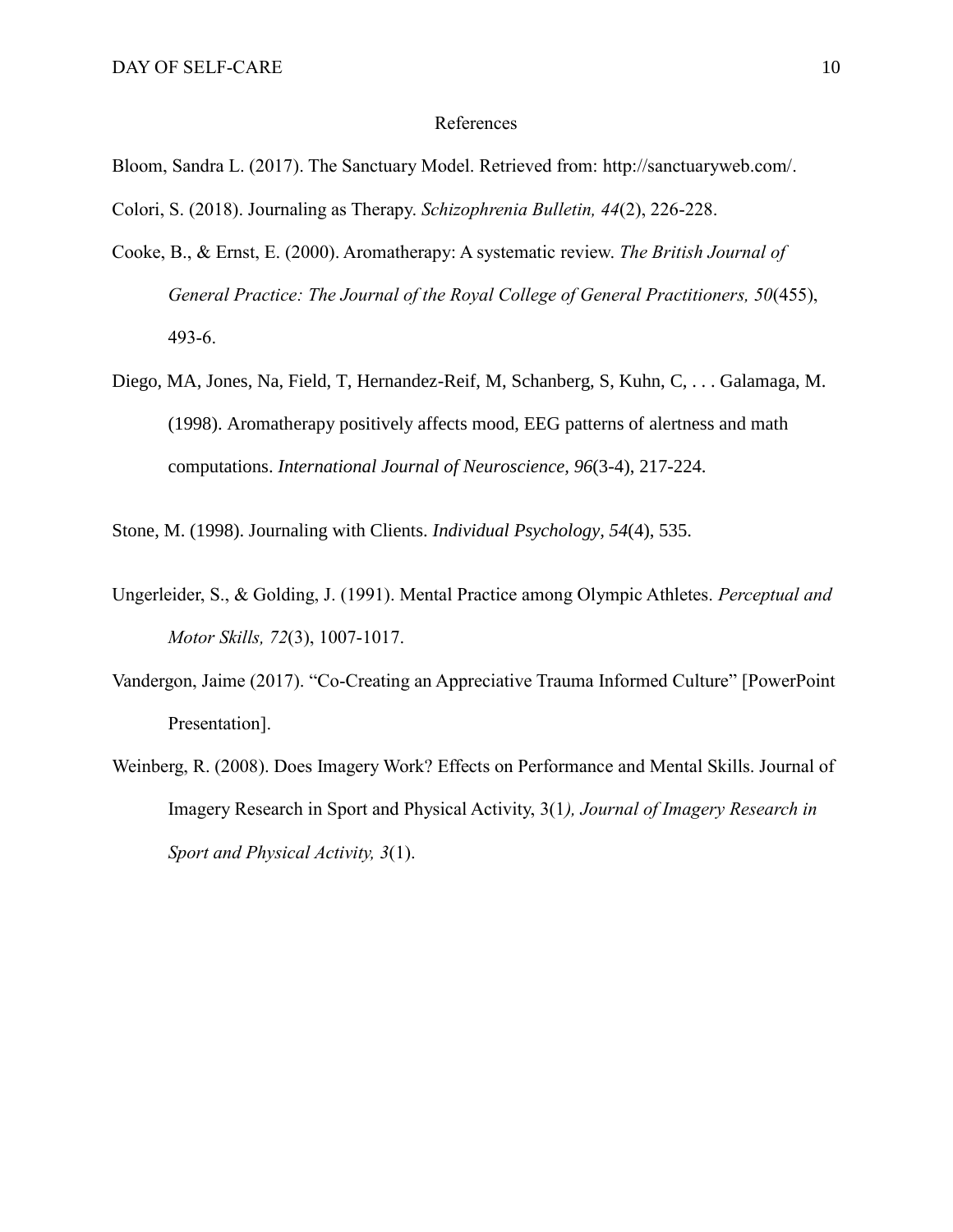### Appendix 1

## My Self-Care Plan

List the Personal Physical components of your self-care plan:

- ❖ Eating regularly
- ❖ Drink 3 bottles of water a day
- ❖ Doing my makeup
- ❖ Nail painting

List the Personal Psychological components of your self-care plan:

- ❖ Taking breaks from stressful/intense situations
- ❖ Personal reading

List the Personal Social components of your self-care plan:

- ❖ Spending time with family (regular dinners with parents and siblings)
- ❖ Spending time friends (birthday celebrations, girl's night, weekly brunch dates)

List the Personal Moral components of your self-care plan:

❖ Be honest

List the Professional components of your self-care plan:

- ❖ Take breaks during the workday
- ❖ Use a team for support

List the Organizational components of your self-care plan:

- ❖ Expect a high degree of cohesion
- ❖ Expect considerable flexibility of roles

List the Social/political components of your self-care plan:

❖ Community involvement.